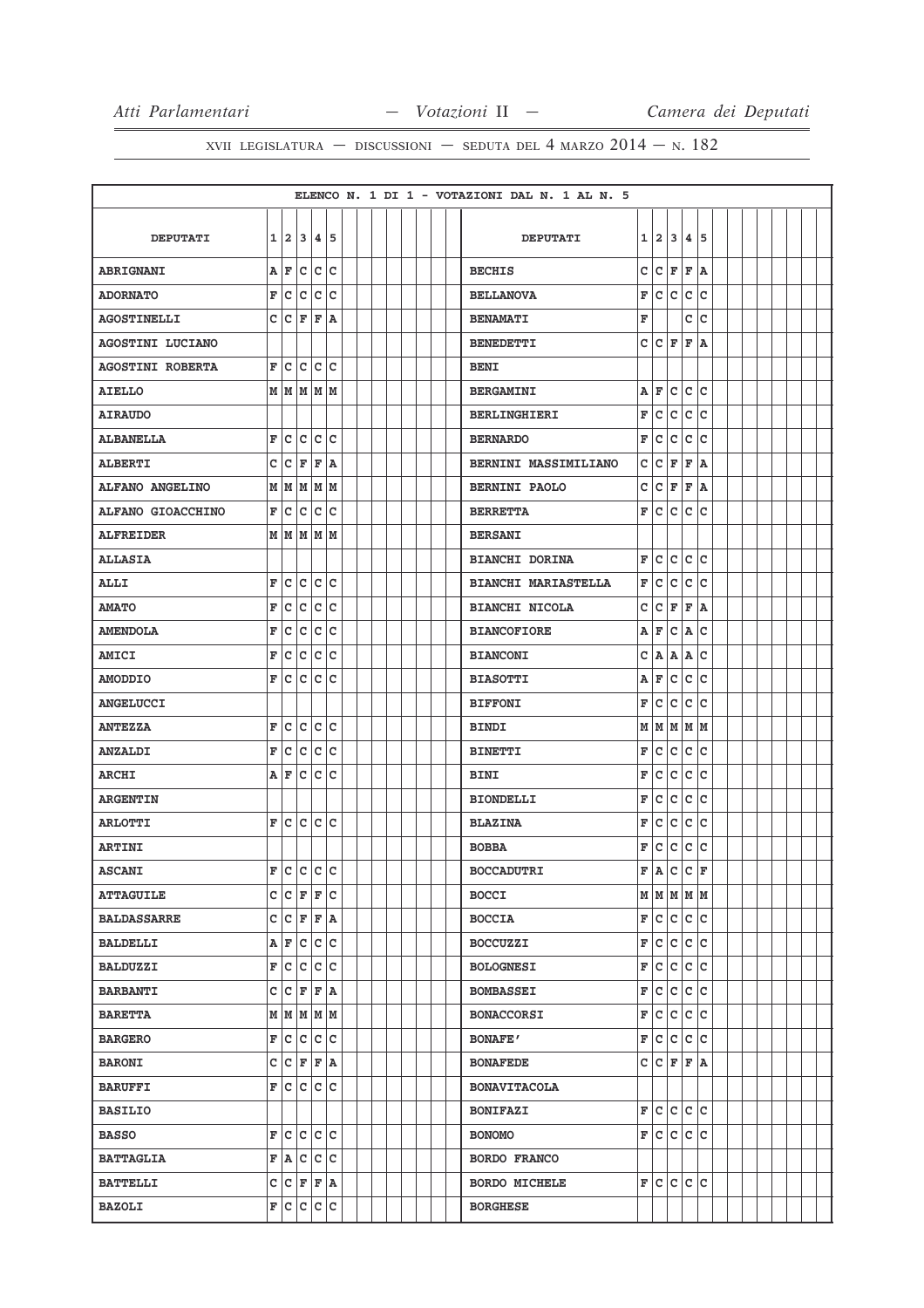|                          |              |                |                                         |         |     |  |  |  |  | ELENCO N. 1 DI 1 - VOTAZIONI DAL N. 1 AL N. 5 |             |             |     |              |                 |  |  |  |  |
|--------------------------|--------------|----------------|-----------------------------------------|---------|-----|--|--|--|--|-----------------------------------------------|-------------|-------------|-----|--------------|-----------------|--|--|--|--|
|                          |              |                |                                         |         |     |  |  |  |  |                                               |             |             |     |              |                 |  |  |  |  |
| <b>DEPUTATI</b>          | 1            | 2 <sup>1</sup> |                                         | 3 4     | 5   |  |  |  |  | <b>DEPUTATI</b>                               | 1           | 2           | 3   | 4            | 5               |  |  |  |  |
| <b>BORGHESI</b>          |              |                | C C F F C                               |         |     |  |  |  |  | <b>CARBONE</b>                                | $\mathbf F$ | c           | c   | c            | lc.             |  |  |  |  |
| <b>BORGHI</b>            | $\mathbf{F}$ | c              |                                         | c c c   |     |  |  |  |  | <b>CARDINALE</b>                              | F           | c           | c   | $\mathbf c$  | lc.             |  |  |  |  |
| BORLETTI DELL'ACQUA      |              |                | MMMMM                                   |         |     |  |  |  |  | <b>CARELLA</b>                                | F           | c           | c   | C            | c               |  |  |  |  |
| <b>BOSCHI</b>            |              |                | $M$ $M$ $M$ $M$                         |         |     |  |  |  |  | <b>CARFAGNA</b>                               | Α           | F           | A   | A            | c               |  |  |  |  |
| <b>BOSCO</b>             | F            | c              |                                         | c c     | lc. |  |  |  |  | <b>CARIELLO</b>                               | C           | c           | F   | F            | A               |  |  |  |  |
| <b>BOSSA</b>             | F            | lc.            | c.                                      | c c     |     |  |  |  |  | <b>CARINELLI</b>                              | с           | c           | F   | F            | ١A              |  |  |  |  |
| <b>BOSSI</b>             |              |                |                                         |         |     |  |  |  |  | <b>CARNEVALI</b>                              | F           | c           | c   | $\mathbf C$  | c               |  |  |  |  |
| <b>BRAGA</b>             | F            | c              |                                         | c c c   |     |  |  |  |  | CAROCCI                                       | F           | $\mathbf c$ | c   | c            | lc.             |  |  |  |  |
| <b>BRAGANTINI MATTEO</b> | c            |                | $ {\bf C}  {\bf F} $                    | F       | Ιc  |  |  |  |  | <b>CARRA</b>                                  | F           | c           | c   | c            | c               |  |  |  |  |
| <b>BRAGANTINI PAOLA</b>  | F            | c              |                                         | c c c   |     |  |  |  |  | <b>CARRESCIA</b>                              | F           | c           | c   | C            | c               |  |  |  |  |
| <b>BRAMBILLA</b>         |              |                |                                         |         |     |  |  |  |  | <b>CARROZZA</b>                               | F           | c           | c   | c            | lc.             |  |  |  |  |
| <b>BRANDOLIN</b>         | F            | c              | c                                       |         | c c |  |  |  |  | <b>CARUSO</b>                                 |             |             |     |              |                 |  |  |  |  |
| <b>BRATTI</b>            | F            | c              | $\overline{C}$                          | lc      |     |  |  |  |  | <b>CASATI</b>                                 | F           | lc.         | c   | c            | lc.             |  |  |  |  |
| <b>BRAY</b>              | F            | c              |                                         | c c c   |     |  |  |  |  | <b>CASELLATO</b>                              | F           | c           | c   | $\mathbf C$  | c               |  |  |  |  |
| <b>BRESCIA</b>           | c            | c              | F                                       | F       | A   |  |  |  |  | <b>CASERO</b>                                 | M           | M           | lм  | M            | M               |  |  |  |  |
| <b>BRESSA</b>            |              |                |                                         |         |     |  |  |  |  | <b>CASO</b>                                   | c           | c           | F   | F            | ١A              |  |  |  |  |
| <b>BRUGNEROTTO</b>       | c            | C              | F                                       | F       | A   |  |  |  |  | <b>CASSANO</b>                                | F           | c           | c   | $\mathbf c$  | c               |  |  |  |  |
| <b>BRUNETTA</b>          |              |                | $M$ $M$ $M$ $M$                         |         |     |  |  |  |  | <b>CASTELLI</b>                               | c           | lc.         | F   | F            | ١A.             |  |  |  |  |
| <b>BRUNO</b>             | F            | F              | c                                       | $ c $ F |     |  |  |  |  | <b>CASTIELLO</b>                              | A           | F           | c   | $\mathbf C$  | c               |  |  |  |  |
| <b>BRUNO BOSSIO</b>      | F            |                | c c c c                                 |         |     |  |  |  |  | CASTIGLIONE                                   |             |             |     |              |                 |  |  |  |  |
| <b>BUENO</b>             |              |                |                                         |         |     |  |  |  |  | <b>CASTRICONE</b>                             | F           | c           | c   | $\mathbf{C}$ | c               |  |  |  |  |
| <b>BUONANNO</b>          | c            | c              | F                                       | F       | lc. |  |  |  |  | <b>CATALANO</b>                               | A           | A           | F   | A            | F               |  |  |  |  |
| <b>BURTONE</b>           | F            | c              | c                                       | c       | Ιc  |  |  |  |  | <b>CATANIA</b>                                | F           | c           | c   | lc.          | lc.             |  |  |  |  |
| <b>BUSIN</b>             | C            | c              | F F                                     |         | c   |  |  |  |  | CATANOSO GENOESE                              | c           | F           | c   | $\mathtt{C}$ | c               |  |  |  |  |
| <b>BUSINAROLO</b>        | c            | c              | F                                       | F       | A   |  |  |  |  | <b>CAUSI</b>                                  | F           | c           | c   | c            | lc.             |  |  |  |  |
| <b>BUSTO</b>             | $\mathbf{C}$ |                | C F                                     | l F     | ١A  |  |  |  |  | <b>CAUSIN</b>                                 | F           | C           | lc. | c            | lc.             |  |  |  |  |
| <b>BUTTIGLIONE</b>       |              |                | F C C C C                               |         |     |  |  |  |  | <b>CECCONI</b>                                |             | c c         | F   | F            | ۱A.             |  |  |  |  |
| <b>CALABRIA</b>          |              |                | $A \rvert F \rvert A \rvert A \rvert C$ |         |     |  |  |  |  | <b>CENNI</b>                                  |             |             |     |              |                 |  |  |  |  |
| CALABRO'                 |              |                | F C C C C                               |         |     |  |  |  |  | <b>CENSORE</b>                                | F           | lc.         | lc. | lc.          | lc              |  |  |  |  |
| <b>CAMPANA</b>           |              |                | F C C C C                               |         |     |  |  |  |  | <b>CENTEMERO</b>                              |             |             |     |              | $M$ $M$ $M$ $M$ |  |  |  |  |
| <b>CANCELLERI</b>        |              |                | C  C F F A                              |         |     |  |  |  |  | <b>CERA</b>                                   | F           | c           |     |              | c c c           |  |  |  |  |
| <b>CANI</b>              |              |                | F C C C C                               |         |     |  |  |  |  | <b>CESA</b>                                   | F           | c           |     |              | c c c           |  |  |  |  |
| <b>CAON</b>              |              |                | C  C F F C                              |         |     |  |  |  |  | CESARO ANTIMO                                 | F           | c           | c   | c            | lc.             |  |  |  |  |
| <b>CAPARINI</b>          |              |                | M M M M M                               |         |     |  |  |  |  | <b>CESARO LUIGI</b>                           |             |             |     |              |                 |  |  |  |  |
| <b>CAPELLI</b>           |              |                | F C C C C                               |         |     |  |  |  |  | <b>CHAOUKI</b>                                | F           | lc.         | c   | lc.          | lc              |  |  |  |  |
| <b>CAPEZZONE</b>         |              |                |                                         |         |     |  |  |  |  | <b>CHIARELLI</b>                              |             | AF          | с   | lc.          | lc              |  |  |  |  |
| <b>CAPODICASA</b>        |              |                | F C C C C                               |         |     |  |  |  |  | <b>CHIMIENTI</b>                              | c           | C F         |     |              | F A             |  |  |  |  |
| <b>CAPONE</b>            |              |                | F C C C C                               |         |     |  |  |  |  | <b>CICCHITTO</b>                              |             |             |     |              | M   M   M   M   |  |  |  |  |
| <b>CAPOZZOLO</b>         |              |                | F C C C C                               |         |     |  |  |  |  | CICU                                          |             | A F C C C   |     |              |                 |  |  |  |  |
| <b>CAPUA</b>             |              |                | F C C C C                               |         |     |  |  |  |  | <b>CIMBRO</b>                                 |             | F C C C C   |     |              |                 |  |  |  |  |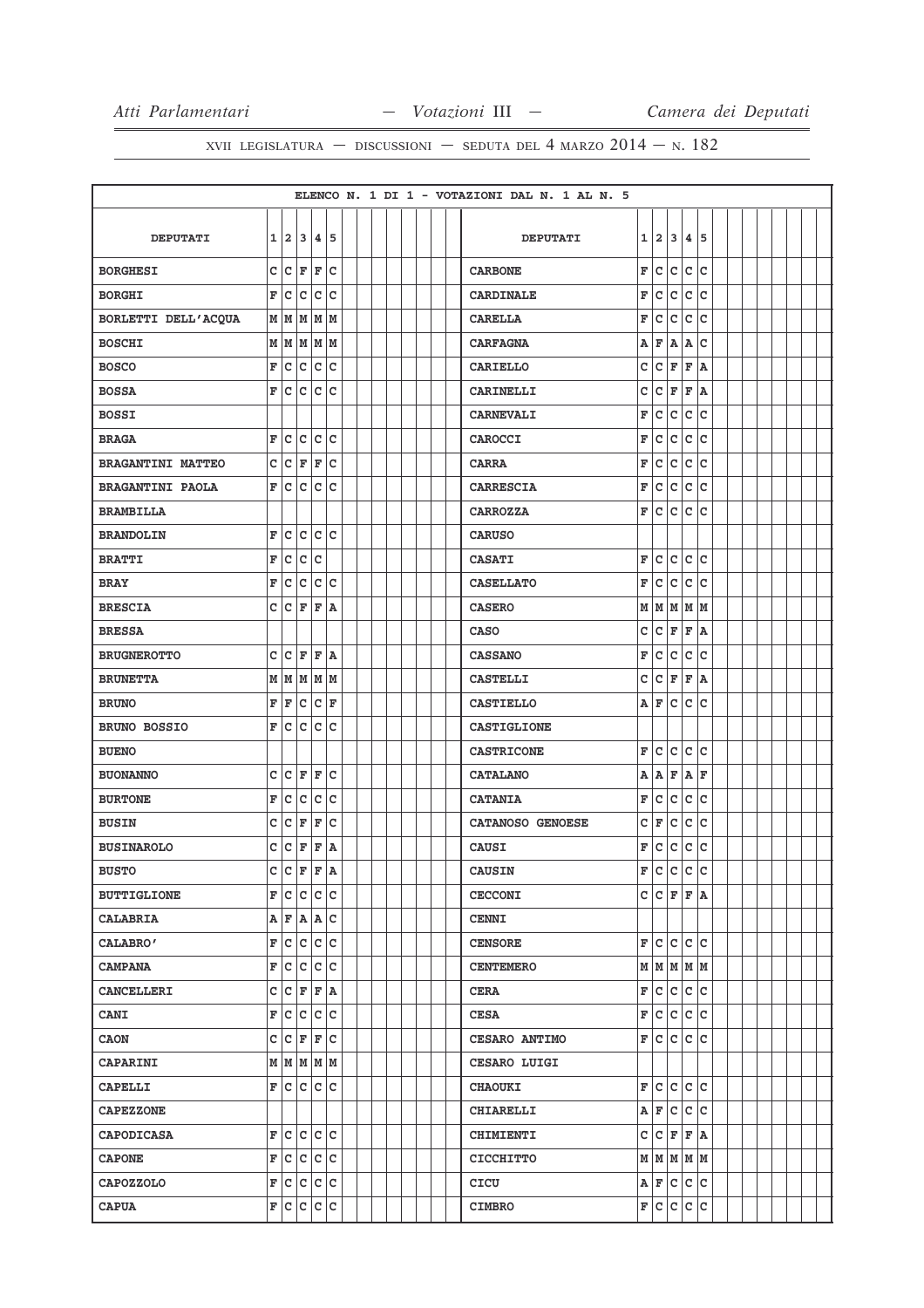|                     |              |                         |                        |       |    |  |  |  |  | ELENCO N. 1 DI 1 - VOTAZIONI DAL N. 1 AL N. 5 |   |                     |       |              |     |  |  |  |  |
|---------------------|--------------|-------------------------|------------------------|-------|----|--|--|--|--|-----------------------------------------------|---|---------------------|-------|--------------|-----|--|--|--|--|
|                     |              |                         |                        |       |    |  |  |  |  |                                               |   |                     |       |              |     |  |  |  |  |
| <b>DEPUTATI</b>     |              |                         | 1 2 3 4 5              |       |    |  |  |  |  | <b>DEPUTATI</b>                               |   | 1 2 3 4 5           |       |              |     |  |  |  |  |
| <b>CIMMINO</b>      |              |                         |                        |       |    |  |  |  |  | <b>DECARO</b>                                 |   |                     |       |              |     |  |  |  |  |
| CIPRINI             | c            |                         | $ C $ $\mathbf{F}$     | lF.   | ١A |  |  |  |  | DE GIROLAMO                                   | F | lc.                 | lc.   | lc.          | lc  |  |  |  |  |
| CIRIELLI            | c            | c                       | F                      | F     | c  |  |  |  |  | DEL BASSO DE CARO                             | F | c                   | Iс    | $\mathbf c$  | ١c  |  |  |  |  |
| <b>CIVATI</b>       | F            | c                       | c                      | c c   |    |  |  |  |  | DEL GROSSO                                    | c | lc.                 | F     | F            | ١A  |  |  |  |  |
| <b>COCCIA</b>       | F            | c                       | с                      | c     | c  |  |  |  |  | <b>DELLAI</b>                                 | F | c                   | c     | c            | lc  |  |  |  |  |
| <b>COLANINNO</b>    | F            | $\overline{C}$          | c                      | c     | c  |  |  |  |  | <b>DELL'ARINGA</b>                            | F | lc.                 | c     | c            | lc  |  |  |  |  |
| <b>COLLETTI</b>     | с            |                         | $ {\tt C}\> {\tt F}\>$ | F     | ۱A |  |  |  |  | DELLA VALLE                                   |   |                     |       |              |     |  |  |  |  |
| <b>COLONNESE</b>    | $\mathtt{C}$ | c                       | F                      | İF    | ١A |  |  |  |  | DELL'ORCO                                     | C |                     | F     | lF.          | ١A  |  |  |  |  |
| COMINARDI           | с            |                         | $ c $ F                | F     | ۱A |  |  |  |  | DE LORENZIS                                   | c | lc.                 | F     | F            | ١A  |  |  |  |  |
| <b>COMINELLI</b>    | F            | c                       | c                      | c     | c  |  |  |  |  | DE MARIA                                      | F | c                   | Iс    | c            | ١c  |  |  |  |  |
| <b>COPPOLA</b>      | F            | lc.                     | ∣c                     | c     | c  |  |  |  |  | DE MENECH                                     | F | lc.                 | c     | c            | Ιc  |  |  |  |  |
| <b>CORDA</b>        | C            | с                       | F                      | F     | A  |  |  |  |  | DE MICHELI                                    | F | c                   | c     | $\mathtt{C}$ | lc  |  |  |  |  |
| <b>CORSARO</b>      | c            | $\overline{\mathsf{c}}$ | F                      | F     | c  |  |  |  |  | DE MITA                                       | F | lc.                 | c     | c            | lc  |  |  |  |  |
| <b>COSCIA</b>       | F            | c                       |                        | c c c |    |  |  |  |  | DE ROSA                                       | с | lc.                 | F     | F            | ΙA  |  |  |  |  |
| <b>COSTA</b>        | F            | $\overline{c}$          | c                      | c c   |    |  |  |  |  | DI BATTISTA                                   | c | lc.                 | l F   | F            | ١A  |  |  |  |  |
| <b>COSTANTINO</b>   |              |                         |                        |       |    |  |  |  |  | DI BENEDETTO                                  |   |                     |       |              |     |  |  |  |  |
| <b>COVA</b>         | F            | C                       | c                      | lc.   | c  |  |  |  |  | DIENI                                         | c | Iс                  | F     | F            | ١A  |  |  |  |  |
| <b>COVELLO</b>      |              |                         |                        |       |    |  |  |  |  | DI GIOIA                                      |   | M   M   M   M       |       |              |     |  |  |  |  |
| <b>COZZOLINO</b>    | c            |                         | $ {\bf C}  {\bf F} $   | F     | A  |  |  |  |  | DI LELLO                                      | F | lc.                 | c     | c            | lc  |  |  |  |  |
| CRIMI'              | F            |                         | c c                    | c     | c  |  |  |  |  | DI MAIO LUIGI                                 | т | ΙT                  | T     | ΙT           | ΙT  |  |  |  |  |
| CRIMI               |              |                         |                        |       |    |  |  |  |  | DI MAIO MARCO                                 | F | Iс                  | c     | c            | Ιc  |  |  |  |  |
| <b>CRIPPA</b>       | c            |                         | $ {\tt C} \;  $ F      | F     | ١A |  |  |  |  | D'INCA'                                       |   | $M$ $M$ $M$ $M$ $M$ |       |              |     |  |  |  |  |
| CRIVELLARI          | F            |                         | c c                    | c c   |    |  |  |  |  | <b>D'INCECCO</b>                              | F | c c                 |       | c c          |     |  |  |  |  |
| <b>CULOTTA</b>      | F            | c                       | с                      | c     | с  |  |  |  |  | DI SALVO                                      | F | A                   | c     | c            | l F |  |  |  |  |
| <b>CUPERLO</b>      | F            | c                       | c                      | c     | c  |  |  |  |  | <b>DISTASO</b>                                |   |                     |       |              |     |  |  |  |  |
| CURRO'              | c            | $\overline{c}$          | F                      | F     | ١A |  |  |  |  | DI STEFANO FABRIZIO                           |   | C A A               |       | A            | lc  |  |  |  |  |
| <b>DADONE</b>       |              |                         | C C F F A              |       |    |  |  |  |  | DI STEFANO MANLIO                             |   | C C F F A           |       |              |     |  |  |  |  |
| <b>DAGA</b>         |              |                         | C  C F F A             |       |    |  |  |  |  | DI STEFANO MARCO                              |   | F C C C C           |       |              |     |  |  |  |  |
| <b>D'AGOSTINO</b>   | F            |                         | c c c c                |       |    |  |  |  |  | <b>DI VITA</b>                                |   |                     |       |              |     |  |  |  |  |
| <b>D'ALESSANDRO</b> |              |                         | $A$ $F$ $C$            |       | c  |  |  |  |  | <b>DONATI</b>                                 |   | F C C C C           |       |              |     |  |  |  |  |
| <b>D'ALIA</b>       | F            |                         | c c c c                |       |    |  |  |  |  | <b>D'OTTAVIO</b>                              | F | lc.                 | c c c |              |     |  |  |  |  |
| <b>DALLAI</b>       | F            |                         | c c c c                |       |    |  |  |  |  | <b>DURANTI</b>                                | F | A C C F             |       |              |     |  |  |  |  |
| <b>DALL'OSSO</b>    |              |                         | C  C F F A             |       |    |  |  |  |  | <b>D'UVA</b>                                  |   | $M$ $M$ $M$ $M$     |       |              |     |  |  |  |  |
| DAL MORO            |              |                         | F C C C C              |       |    |  |  |  |  | <b>EPIFANI</b>                                |   | F C C C C           |       |              |     |  |  |  |  |
| <b>D'AMBROSIO</b>   |              |                         | C  C F F A             |       |    |  |  |  |  | <b>ERMINI</b>                                 | F | c c c c             |       |              |     |  |  |  |  |
| <b>DAMBRUOSO</b>    |              |                         | $M$ $ M$ $M$ $M$ $M$   |       |    |  |  |  |  | <b>FABBRI</b>                                 | F | c c c c             |       |              |     |  |  |  |  |
| <b>DAMIANO</b>      |              |                         | F C C C C              |       |    |  |  |  |  | <b>FAENZI</b>                                 |   | A F C C C           |       |              |     |  |  |  |  |
| <b>D'ARIENZO</b>    | F            |                         | c c c c                |       |    |  |  |  |  | <b>FAMIGLIETTI</b>                            | F | c                   | c c c |              |     |  |  |  |  |
| <b>D'ATTORRE</b>    |              |                         | F C C C C              |       |    |  |  |  |  | <b>FANTINATI</b>                              | с | C F F A             |       |              |     |  |  |  |  |
| DA VILLA            |              |                         | C  C F F A             |       |    |  |  |  |  | <b>FANUCCI</b>                                |   | F C C C C           |       |              |     |  |  |  |  |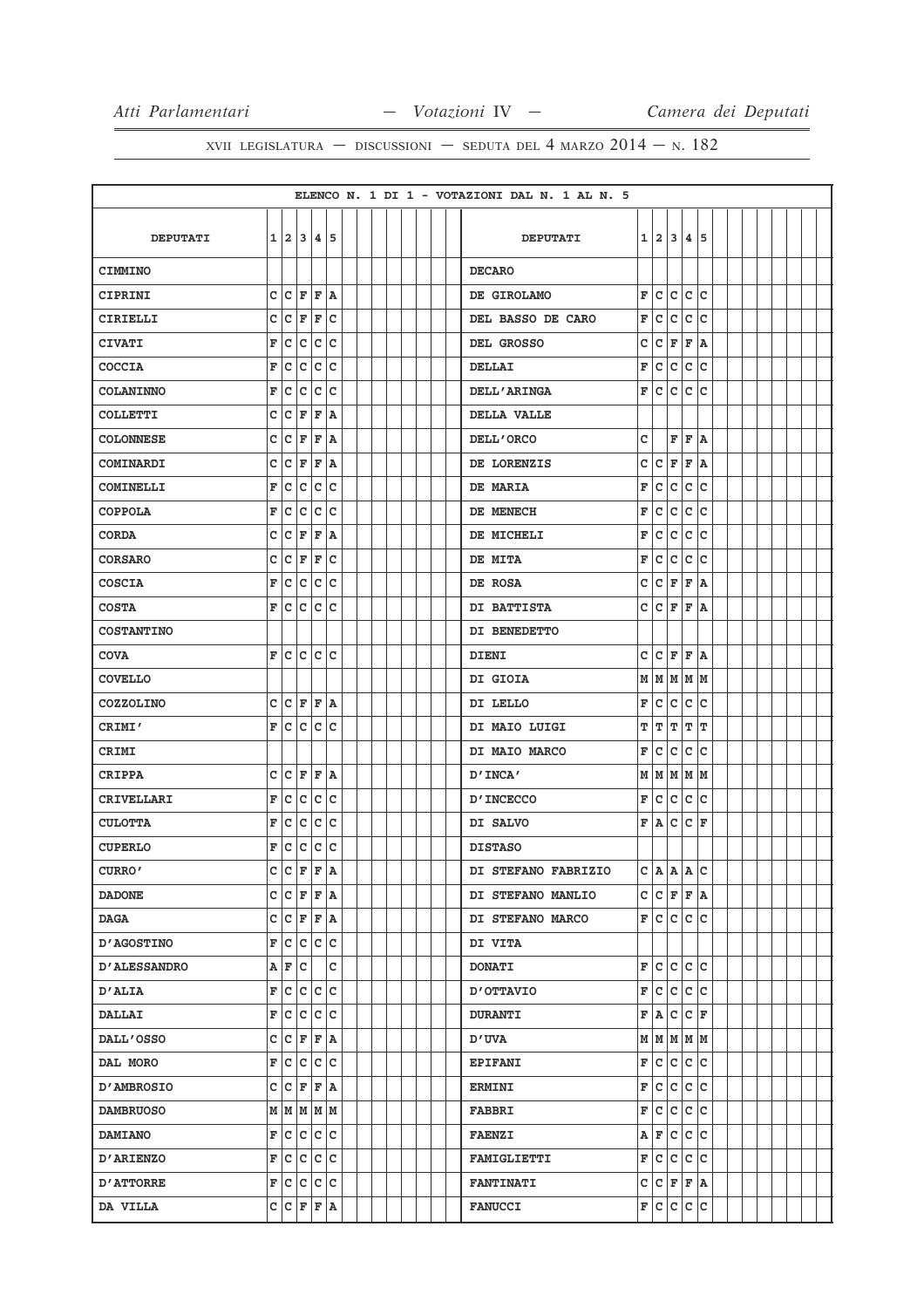|                           |   |   |                       |       |                        |  |  |  |  | ELENCO N. 1 DI 1 - VOTAZIONI DAL N. 1 AL N. 5 |   |                   |             |              |     |  |  |  |  |
|---------------------------|---|---|-----------------------|-------|------------------------|--|--|--|--|-----------------------------------------------|---|-------------------|-------------|--------------|-----|--|--|--|--|
|                           |   |   |                       |       |                        |  |  |  |  |                                               |   |                   |             |              |     |  |  |  |  |
| <b>DEPUTATI</b>           |   |   | $1 \mid 2 \mid 3$     | 14. I | 5                      |  |  |  |  | <b>DEPUTATI</b>                               | 1 | 12.               | 3           | 4            | 5   |  |  |  |  |
| <b>FARAONE</b>            | М |   | MMMM                  |       |                        |  |  |  |  | <b>GALLINELLA</b>                             | c | lc.               | F           | F            | ١A  |  |  |  |  |
| <b>FARINA DANIELE</b>     | F | A | c                     |       | $ {\boldsymbol{c}} $ F |  |  |  |  | GALLO LUIGI                                   | c | c                 | F           | F            | ١A  |  |  |  |  |
| <b>FARINA GIANNI</b>      | F | c | c                     | c     | C                      |  |  |  |  | GALLO RICCARDO                                | c | l F               | c           | $\mathbf{C}$ | c   |  |  |  |  |
| <b>FASSINA</b>            | F | c | c                     |       | c c                    |  |  |  |  | <b>GALPERTI</b>                               | F | c                 | c           | c            | lc  |  |  |  |  |
| <b>FAUTTILLI</b>          | F | с | C                     | c     | C                      |  |  |  |  | <b>GANDOLFI</b>                               | F | c                 | c           | c            | C   |  |  |  |  |
| <b>FAVA</b>               | М |   | MM                    |       | MM                     |  |  |  |  | <b>GARAVINI</b>                               | F | c                 | c           | c            | c   |  |  |  |  |
| <b>FEDI</b>               | F | с | C                     | c     | c                      |  |  |  |  | GARNERO SANTANCHE'                            | Α | F                 | F           | A            | c   |  |  |  |  |
| <b>FEDRIGA</b>            | c | c | F                     | F     | C                      |  |  |  |  | <b>GAROFALO</b>                               | F | c                 | c           | $\mathbf{C}$ | lc  |  |  |  |  |
| <b>FERRANTI</b>           | F | c | c                     | c     | c                      |  |  |  |  | <b>GAROFANI</b>                               | F | c                 | c           | c            | c   |  |  |  |  |
| <b>FERRARA</b>            | F | A | c                     | c     | F                      |  |  |  |  | <b>GASBARRA</b>                               |   |                   |             |              |     |  |  |  |  |
| <b>FERRARESI</b>          | с | c | F                     |       | F A                    |  |  |  |  | <b>GASPARINI</b>                              | F |                   | c c         |              | c c |  |  |  |  |
| FERRARI                   | F | c | с                     | c     | c                      |  |  |  |  | <b>GEBHARD</b>                                |   |                   |             |              |     |  |  |  |  |
| <b>FERRO</b>              |   |   |                       |       |                        |  |  |  |  | <b>GELLI</b>                                  | F | lc.               | c.          | lc.          | lc. |  |  |  |  |
| <b>FIANO</b>              | F | c | c                     | c     | c                      |  |  |  |  | <b>GELMINI</b>                                |   |                   |             |              |     |  |  |  |  |
| <b>FICO</b>               | М | M |                       |       | MMM                    |  |  |  |  | <b>GENOVESE</b>                               |   |                   |             |              |     |  |  |  |  |
| <b>FIORIO</b>             | F |   | c c                   |       | c c                    |  |  |  |  | GENTILONI SILVERI                             | F | c                 | c           | c            | c   |  |  |  |  |
| <b>FIORONI</b>            |   |   |                       |       |                        |  |  |  |  | <b>GHIZZONI</b>                               | F | c                 | c           | $\mathbf c$  | c   |  |  |  |  |
| <b>FITTO</b>              |   |   |                       |       |                        |  |  |  |  | <b>GIACHETTI</b>                              | F | c                 | c           | c            | lc  |  |  |  |  |
| <b>FITZGERALD NISSOLI</b> | F | c | c                     | c     | c                      |  |  |  |  | <b>GIACOBBE</b>                               | F | c                 | c           | c            | C   |  |  |  |  |
| <b>FOLINO</b>             | F | c | C                     | c     | C                      |  |  |  |  | <b>GIACOMELLI</b>                             |   | МM                | M           | $\mathbf M$  | lм  |  |  |  |  |
| FONTANA CINZIA MARIA      | F | C | c                     | c     | C                      |  |  |  |  | <b>GIACOMONI</b>                              | Α | F                 | c           | $\mathbf c$  | c   |  |  |  |  |
| FONTANA GREGORIO          | Α | F | Α                     | A     | C                      |  |  |  |  | <b>GIAMMANCO</b>                              | Α | F                 | $\mathbf c$ | Α            | C   |  |  |  |  |
| <b>FONTANELLI</b>         | F | с | c                     | c     | c                      |  |  |  |  | GIGLI                                         | F | c                 | c           | c            | c   |  |  |  |  |
| <b>FORMISANO</b>          |   |   | MMMMM                 |       |                        |  |  |  |  | <b>GINATO</b>                                 | F | c                 | c           | c            | c   |  |  |  |  |
| <b>FOSSATI</b>            |   |   |                       |       |                        |  |  |  |  | <b>GINEFRA</b>                                | F | c                 | c           | c            | c   |  |  |  |  |
| <b>FRACCARO</b>           | c |   | $ C $ $F F A$         |       |                        |  |  |  |  | <b>GINOBLE</b>                                | F | c                 | c           | c            | c   |  |  |  |  |
| <b>FRAGOMELI</b>          |   |   | F C C C C             |       |                        |  |  |  |  | GIORDANO GIANCARLO                            |   |                   |             |              |     |  |  |  |  |
| <b>FRANCESCHINI</b>       |   |   | $M$ $M$ $M$ $M$       |       |                        |  |  |  |  | GIORDANO SILVIA                               |   | C C F F A         |             |              |     |  |  |  |  |
| <b>FRATOIANNI</b>         |   |   |                       |       |                        |  |  |  |  | GIORGETTI ALBERTO                             |   |                   |             |              |     |  |  |  |  |
| <b>FREGOLENT</b>          |   |   | F C C C C             |       |                        |  |  |  |  | GIORGETTI GIANCARLO                           |   | C C F F C         |             |              |     |  |  |  |  |
| <b>FRUSONE</b>            |   |   |                       |       |                        |  |  |  |  | <b>GIORGIS</b>                                | F | c.                | c.          |              | c c |  |  |  |  |
| <b>FUCCI</b>              |   |   | A F C C C             |       |                        |  |  |  |  | <b>GITTI</b>                                  | F | c.                | c           |              | c c |  |  |  |  |
| <b>FURNARI</b>            |   |   | A   A   F   A   F     |       |                        |  |  |  |  | GIULIANI                                      | F | c                 | c           |              | c c |  |  |  |  |
| <b>GADDA</b>              | F |   | c c c c               |       |                        |  |  |  |  | GIULIETTI                                     | F | c.                | c           |              | c c |  |  |  |  |
| <b>GAGNARLI</b>           |   |   | C  C F F A            |       |                        |  |  |  |  | <b>GNECCHI</b>                                | F | lc.               | lc.         |              | c c |  |  |  |  |
| <b>GALAN</b>              |   |   | $M$ $M$ $M$ $M$ $M$   |       |                        |  |  |  |  | GOZI                                          |   | M   M   M   M   M |             |              |     |  |  |  |  |
| <b>GALATI</b>             |   |   | $M$   $M$   $M$   $M$ |       |                        |  |  |  |  | <b>GRANDE</b>                                 |   | C C F F A         |             |              |     |  |  |  |  |
| <b>GALGANO</b>            |   |   | F C C C C             |       |                        |  |  |  |  | <b>GRASSI</b>                                 | F | lc.               | lc.         |              | c c |  |  |  |  |
|                           |   |   | F C C C C             |       |                        |  |  |  |  | <b>GRECO</b>                                  |   |                   |             |              |     |  |  |  |  |
| <b>GALLI CARLO</b>        |   |   |                       |       |                        |  |  |  |  |                                               |   |                   |             |              |     |  |  |  |  |
| GALLI GIAMPAOLO           |   |   | F C C C C             |       |                        |  |  |  |  | <b>GREGORI</b>                                |   | F C C C C         |             |              |     |  |  |  |  |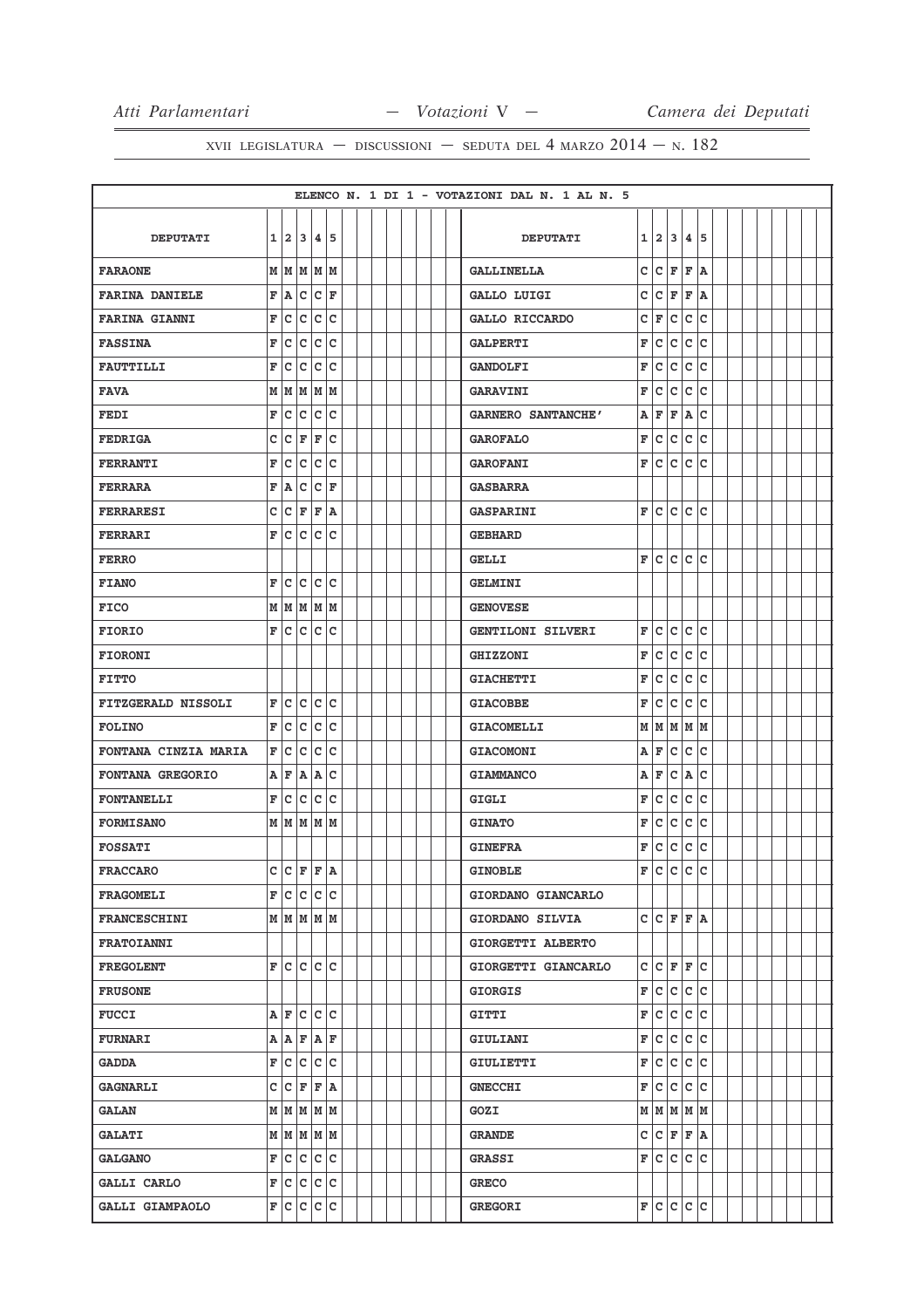|                         |   |                |         |                   |     |  |  |  |  | ELENCO N. 1 DI 1 - VOTAZIONI DAL N. 1 AL N. 5 |                         |                           |     |                    |     |  |  |  |  |
|-------------------------|---|----------------|---------|-------------------|-----|--|--|--|--|-----------------------------------------------|-------------------------|---------------------------|-----|--------------------|-----|--|--|--|--|
|                         |   |                |         |                   |     |  |  |  |  |                                               |                         |                           |     |                    |     |  |  |  |  |
| <b>DEPUTATI</b>         | 1 |                |         | 2 3 4 5           |     |  |  |  |  | <b>DEPUTATI</b>                               |                         | 1 2                       | 3   | 4                  | 5   |  |  |  |  |
| <b>GRIBAUDO</b>         |   |                |         | F C C C C         |     |  |  |  |  | LO MONTE                                      |                         |                           |     |                    |     |  |  |  |  |
| <b>GRILLO</b>           |   |                |         | C C F F A         |     |  |  |  |  | <b>LONGO</b>                                  |                         | AF                        | lc. | lc.                | lc  |  |  |  |  |
| <b>GRIMOLDI</b>         |   |                | C C F F |                   | lc. |  |  |  |  | <b>LOREFICE</b>                               |                         |                           |     |                    |     |  |  |  |  |
| <b>GUERINI GIUSEPPE</b> |   |                |         | F C C C C         |     |  |  |  |  | <b>LORENZIN</b>                               |                         | м м м м м                 |     |                    |     |  |  |  |  |
| <b>GUERINI LORENZO</b>  |   |                |         |                   |     |  |  |  |  | <b>LOSACCO</b>                                | $\mathbf F$             | lc.                       | c   | c                  | lc. |  |  |  |  |
| <b>GUERRA</b>           | F | c              | c       |                   | c c |  |  |  |  | LOTTI                                         |                         |                           |     |                    |     |  |  |  |  |
| <b>GUIDESI</b>          |   | $c c _F$       |         | F                 | c   |  |  |  |  | LUPI                                          |                         | $M$ $M$ $M$ $M$ $M$       |     |                    |     |  |  |  |  |
| <b>GULLO</b>            | F |                |         | c c c c           |     |  |  |  |  | LUPO                                          | C                       | c                         | F   | F                  | ۱A  |  |  |  |  |
| <b>GUTGELD</b>          | F | c              | c.      |                   | c c |  |  |  |  | <b>MADIA</b>                                  | М                       | M                         |     | MMM                |     |  |  |  |  |
| <b>IACONO</b>           | F | $\overline{c}$ |         | c c c             |     |  |  |  |  | <b>MAESTRI</b>                                | F                       | lc.                       | lc. | c                  | lc. |  |  |  |  |
| IANNUZZI CRISTIAN       | c |                |         | C F F A           |     |  |  |  |  | <b>MAGORNO</b>                                | F                       | lc.                       | c   | lc.                | lc. |  |  |  |  |
| IANNUZZI TINO           | F | C              |         | c c               | lc  |  |  |  |  | <b>MAIETTA</b>                                |                         |                           |     |                    |     |  |  |  |  |
| <b>IMPEGNO</b>          | F |                |         | c c c c           |     |  |  |  |  | <b>MALISANI</b>                               | F                       | c                         | c   | c                  | lc. |  |  |  |  |
| <b>INCERTI</b>          |   |                |         | F C C C C         |     |  |  |  |  | <b>MALPEZZI</b>                               | F                       | c                         | c   | $\mathbf c$        | c   |  |  |  |  |
| <b>INVERNIZZI</b>       |   |                |         |                   |     |  |  |  |  | <b>MANCIULLI</b>                              | F                       | lc.                       | c   | $\mathbf c$        | lc. |  |  |  |  |
| IORI                    | F | c              |         | c c c             |     |  |  |  |  | <b>MANFREDI</b>                               | F                       | c                         | c   | $\mathbf c$        | lc. |  |  |  |  |
| <b>KRONBICHLER</b>      | F | A.             |         | $ c c _F$         |     |  |  |  |  | <b>MANNINO</b>                                |                         | MM                        | M   | MM                 |     |  |  |  |  |
| <b>KYENGE</b>           | F |                |         | c c c c           |     |  |  |  |  | <b>MANTERO</b>                                | c                       | c                         | F   | F                  | A   |  |  |  |  |
| L'ABBATE                | c | $\mathtt{C}$   | F       | F                 | A   |  |  |  |  | <b>MANZI</b>                                  | F                       | c                         | c   | $\mathbf c$        | lc. |  |  |  |  |
| LABRIOLA                |   |                |         | A   A   F   A   F |     |  |  |  |  | <b>MARANTELLI</b>                             |                         |                           |     |                    |     |  |  |  |  |
| LACQUANITI              |   |                |         | F A C C F         |     |  |  |  |  | <b>MARAZZITI</b>                              | F                       | c                         | c   | c                  | lc. |  |  |  |  |
| <b>LAFFRANCO</b>        | Α |                |         | A A C             |     |  |  |  |  | <b>MARCHETTI</b>                              |                         |                           |     |                    |     |  |  |  |  |
| <b>LAFORGIA</b>         |   | F C            |         | c c c             |     |  |  |  |  | <b>MARCHI</b>                                 | F                       | lc.                       | c   | c                  | lc. |  |  |  |  |
| <b>LAINATI</b>          |   | AF             |         | c c c             |     |  |  |  |  | <b>MARCOLIN</b>                               |                         |                           |     |                    |     |  |  |  |  |
| <b>LA MARCA</b>         |   | F C            |         | c c c             |     |  |  |  |  | <b>MARCON</b>                                 | F                       | ۱A.                       | c   | $ c _{\mathbf{F}}$ |     |  |  |  |  |
| LA RUSSA                |   |                |         |                   |     |  |  |  |  | <b>MARGUERETTAZ</b>                           | $\overline{\mathbf{A}}$ | $\boldsymbol{\mathtt{A}}$ | F   | A                  | c   |  |  |  |  |
| <b>LATRONICO</b>        |   |                |         |                   | c c |  |  |  |  | <b>MARIANI</b>                                |                         | F C C C C                 |     |                    |     |  |  |  |  |
| <b>LATTUCA</b>          |   |                |         | F C C C C         |     |  |  |  |  | <b>MARIANO</b>                                |                         |                           |     |                    |     |  |  |  |  |
| <b>LAURICELLA</b>       |   |                |         | F C C C C         |     |  |  |  |  | <b>MAROTTA</b>                                |                         | AF                        | lc. | lc.                | lc  |  |  |  |  |
| <b>LAVAGNO</b>          |   |                |         | F A C C F         |     |  |  |  |  | <b>MARROCU</b>                                |                         |                           |     |                    |     |  |  |  |  |
| <b>LEGNINI</b>          |   |                |         | M   M   M   M     |     |  |  |  |  | <b>MARRONI</b>                                | F                       | c                         | lc. | lc.                | lc  |  |  |  |  |
| <b>LENZI</b>            |   |                |         | F C C C C         |     |  |  |  |  | <b>MARTELLA</b>                               | F                       | c                         | c   | lc.                | lc. |  |  |  |  |
| <b>LEONE</b>            |   |                |         | F C C C C         |     |  |  |  |  | <b>MARTELLI</b>                               | F                       |                           | c   |                    | c   |  |  |  |  |
| <b>LETTA</b>            |   |                |         |                   |     |  |  |  |  | <b>MARTI</b>                                  |                         |                           |     |                    |     |  |  |  |  |
| <b>LEVA</b>             |   |                |         | F C C C C         |     |  |  |  |  | <b>MARTINELLI</b>                             |                         |                           |     |                    |     |  |  |  |  |
| <b>LIBRANDI</b>         |   |                |         | F C C C C         |     |  |  |  |  | <b>MARTINO ANTONIO</b>                        |                         | A F                       | lc. | lc.                | lc. |  |  |  |  |
| LIUZZI                  |   |                |         | C C F F A         |     |  |  |  |  | MARTINO PIERDOMENICO                          | F                       | c c c c                   |     |                    |     |  |  |  |  |
| <b>LOCATELLI</b>        |   |                |         |                   |     |  |  |  |  | <b>MARZANA</b>                                | c                       | lc.                       | F   | F                  | ١A  |  |  |  |  |
| LODOLINI                |   |                |         | F C C C C         |     |  |  |  |  | <b>MARZANO</b>                                | F                       | c                         | c   | c c                |     |  |  |  |  |
| LOMBARDI                |   |                |         | M M M M M         |     |  |  |  |  | <b>MATARRELLI</b>                             |                         | F A C C F                 |     |                    |     |  |  |  |  |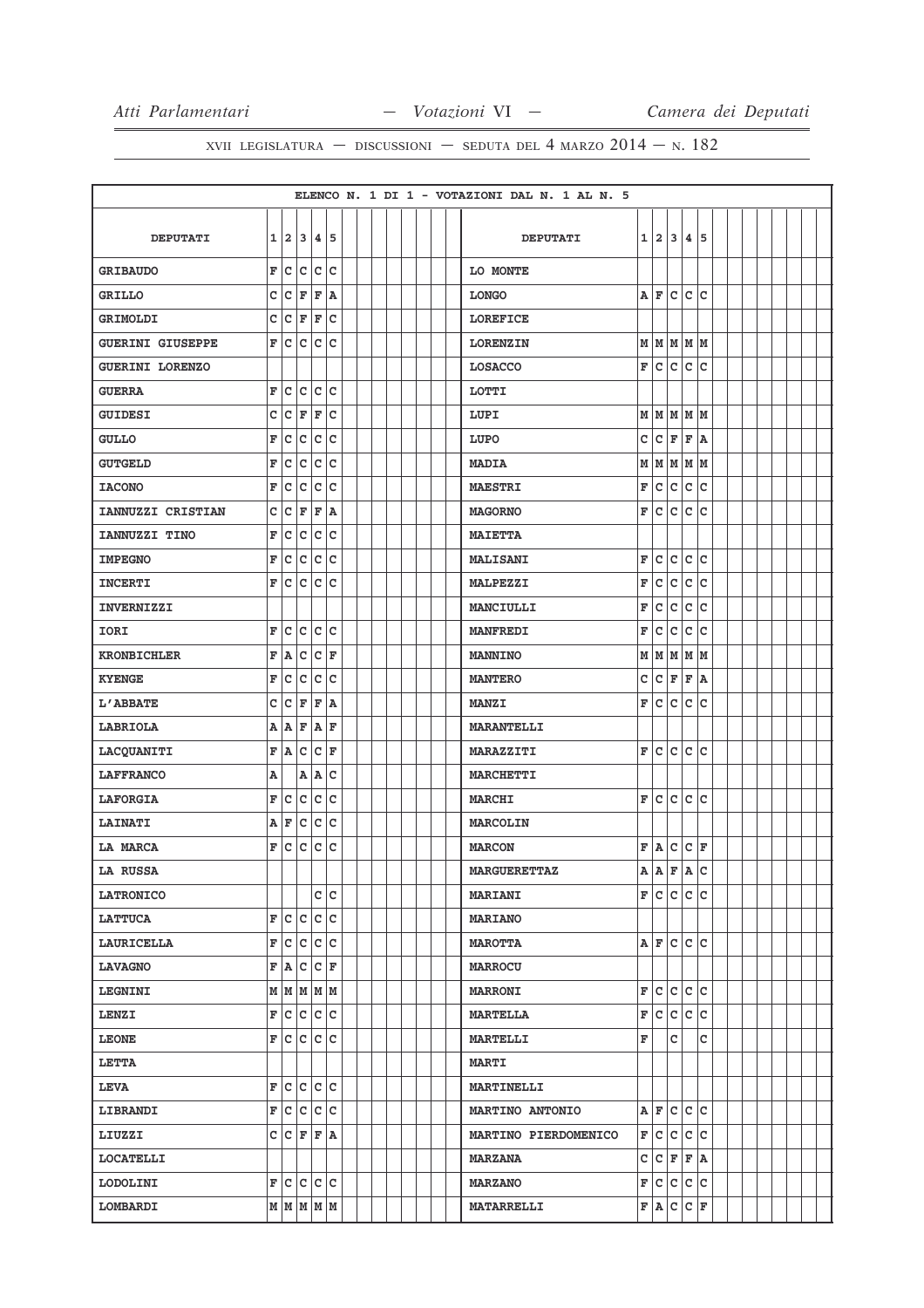|                       |             |                         |           |       |                        |  |  |  |  | ELENCO N. 1 DI 1 - VOTAZIONI DAL N. 1 AL N. 5 |             |               |     |             |               |  |  |  |  |
|-----------------------|-------------|-------------------------|-----------|-------|------------------------|--|--|--|--|-----------------------------------------------|-------------|---------------|-----|-------------|---------------|--|--|--|--|
|                       |             |                         |           |       |                        |  |  |  |  |                                               |             |               |     |             |               |  |  |  |  |
| <b>DEPUTATI</b>       |             |                         | 1 2 3     | 4 5   |                        |  |  |  |  | <b>DEPUTATI</b>                               | 1           | 2             | 3   | 4           | 5             |  |  |  |  |
| <b>MATARRESE</b>      | F           | $\overline{\mathsf{c}}$ | c         | c     | c                      |  |  |  |  | <b>NARDUOLO</b>                               | $\mathbf F$ | c             | c   | c           | lc            |  |  |  |  |
| <b>MATTIELLO</b>      | $\mathbf M$ | M                       | M         | MM    |                        |  |  |  |  | <b>NASTRI</b>                                 |             |               |     |             |               |  |  |  |  |
| <b>MAURI</b>          | F           | $\bar{\mathbf{c}}$      | c         | c     | c                      |  |  |  |  | <b>NESCI</b>                                  |             |               |     |             |               |  |  |  |  |
| MAZZIOTTI DI CELSO    | F           | c                       | c         |       | c c                    |  |  |  |  | <b>NESI</b>                                   |             |               |     |             |               |  |  |  |  |
| MAZZOLI               | F           | c                       | c         | c     | C                      |  |  |  |  | <b>NICCHI</b>                                 | F           | A             | c   | lc.         | l F           |  |  |  |  |
| MELILLA               | F           | A                       | c         | c     | F                      |  |  |  |  | <b>NICOLETTI</b>                              | F           | lc.           | Iс  | lc.         | lc            |  |  |  |  |
| MELILLI               | F           | c                       | c         | c     | c                      |  |  |  |  | <b>NUTI</b>                                   | M           | M             | M   |             | MM            |  |  |  |  |
| <b>MELONI GIORGIA</b> | М           | M                       | M         | MM    |                        |  |  |  |  | <b>OLIARO</b>                                 | F           | c             | c   | c           | lc            |  |  |  |  |
| <b>MELONI MARCO</b>   | F           | c                       | C         | c     | C                      |  |  |  |  | <b>OLIVERIO</b>                               | F           | c             | lc. | $\mathbf c$ | lc            |  |  |  |  |
| <b>MERLO</b>          | М           | lм                      | lм        | lм    | Iм                     |  |  |  |  | ORFINI                                        | F           | lc.           | Iс  | c           | ١c            |  |  |  |  |
| <b>META</b>           | М           |                         | M M M M   |       |                        |  |  |  |  | <b>ORLANDO</b>                                |             | M   M   M   M |     |             |               |  |  |  |  |
| MICCOLI               | F           | c                       | c         | c     | c                      |  |  |  |  | <b>OTTOBRE</b>                                |             |               |     |             |               |  |  |  |  |
| MICILLO               | c           | c                       | F         | F     | ۱A                     |  |  |  |  | <b>PAGANI</b>                                 | F           | lc.           |     | c c c       |               |  |  |  |  |
| MIGLIORE              | М           | M                       | M         | M     | M                      |  |  |  |  | <b>PAGANO</b>                                 |             |               |     |             |               |  |  |  |  |
| <b>MILANATO</b>       | Α           | F                       | c         |       | c c                    |  |  |  |  | <b>PAGLIA</b>                                 | F           | A             | lc. | lc.         | ١F            |  |  |  |  |
| <b>MINARDO</b>        | F           | c                       | c         | c     | c                      |  |  |  |  | <b>PALAZZOTTO</b>                             | F           | A             | c   | lc.         | F             |  |  |  |  |
| <b>MIOTTO</b>         | F           | Iс                      | c         | c     | c                      |  |  |  |  | <b>PALESE</b>                                 | A           | F             | Iс  | c           | ١c            |  |  |  |  |
| <b>MISIANI</b>        |             |                         |           |       |                        |  |  |  |  | <b>PALMA</b>                                  | F           | c             | c   | c           | lc            |  |  |  |  |
| <b>MISURACA</b>       | F           | c                       | c         | c     | C                      |  |  |  |  | PALMIERI                                      | Α           | F             | c   | c           | ١c            |  |  |  |  |
| <b>MOGHERINI</b>      | М           |                         | M M M M   |       |                        |  |  |  |  | PALMIZIO                                      |             |               |     |             |               |  |  |  |  |
| <b>MOGNATO</b>        | F           | с                       | C         | c     | C                      |  |  |  |  | PANNARALE                                     |             |               |     |             |               |  |  |  |  |
| <b>MOLEA</b>          | F           | c                       | C         | c     | C                      |  |  |  |  | <b>PAOLUCCI</b>                               | F           | lc.           | c   | c           | lc            |  |  |  |  |
| MOLTENI               | C           | с                       | F         | F     | c                      |  |  |  |  | <b>PARENTELA</b>                              | c           | lc.           | F   | F           | ١A            |  |  |  |  |
| <b>MONACO</b>         | F           | c                       | c         | c     | c                      |  |  |  |  | <b>PARIS</b>                                  | F           | lc.           | lc. | c           | ١c            |  |  |  |  |
| MONCHIERO             | F           | c                       | c         |       | c c                    |  |  |  |  | PARISI                                        |             |               |     |             |               |  |  |  |  |
| MONGIELLO             | F           | $\bar{\mathbf{c}}$      | lc.       | lc.   | c                      |  |  |  |  | PARRINI                                       | F           | c c           |     | c           | lc            |  |  |  |  |
| <b>MONTRONI</b>       | F           |                         | c c c c   |       |                        |  |  |  |  | <b>PASTORELLI</b>                             | F           | c             | c   | c c         |               |  |  |  |  |
| <b>MORANI</b>         | F           | c                       | c         | c     | c                      |  |  |  |  | <b>PASTORINO</b>                              | F           | c             | c   | c           | c             |  |  |  |  |
| <b>MORASSUT</b>       | F           | $\overline{\mathsf{c}}$ | c         | c     | c                      |  |  |  |  | <b>PATRIARCA</b>                              | F           | c             | c   | c           | lc.           |  |  |  |  |
| <b>MORETTI</b>        | F           |                         | c c c c   |       |                        |  |  |  |  | PELILLO                                       |             |               |     |             |               |  |  |  |  |
| <b>MORETTO</b>        | F           | lc.                     | c         | c     | c                      |  |  |  |  | <b>PELLEGRINO</b>                             | F           | A             | c   |             | $ {\tt C} $ F |  |  |  |  |
| <b>MOSCA</b>          |             |                         |           |       |                        |  |  |  |  | <b>PELUFFO</b>                                | F           | c c c c       |     |             |               |  |  |  |  |
| <b>MOSCATT</b>        | F           | c                       | c         | c     | c                      |  |  |  |  | PES                                           |             | M   M   M   M |     |             |               |  |  |  |  |
| МОТТОLА               |             | A F                     |           | c c c |                        |  |  |  |  | <b>PESCO</b>                                  | c           | C F F A       |     |             |               |  |  |  |  |
| <b>MUCCI</b>          | c           | c                       | F         | F     | A                      |  |  |  |  | PETITTI                                       | F           | c             | c   | c           | c             |  |  |  |  |
| <b>MURA</b>           | F           | $\overline{\mathsf{c}}$ | c         |       | $ {\rm c}\, {\rm c}\,$ |  |  |  |  | <b>PETRAROLI</b>                              | c           | c             | F   | F           | ١A            |  |  |  |  |
| <b>MURER</b>          | F           |                         | c c c c   |       |                        |  |  |  |  | <b>PETRENGA</b>                               |             | A F           | c   | c           | c             |  |  |  |  |
| <b>NACCARATO</b>      | F           | c                       | C         | c     | c                      |  |  |  |  | <b>PETRINI</b>                                | F           | c             | c   | c           | lc            |  |  |  |  |
| <b>NARDELLA</b>       |             |                         |           |       |                        |  |  |  |  | <b>PIAZZONI</b>                               | F           | A             |     | $ c c _F$   |               |  |  |  |  |
| <b>NARDI</b>          |             |                         | F A C C F |       |                        |  |  |  |  | PICCHI                                        |             | A F           | c   | c           | c             |  |  |  |  |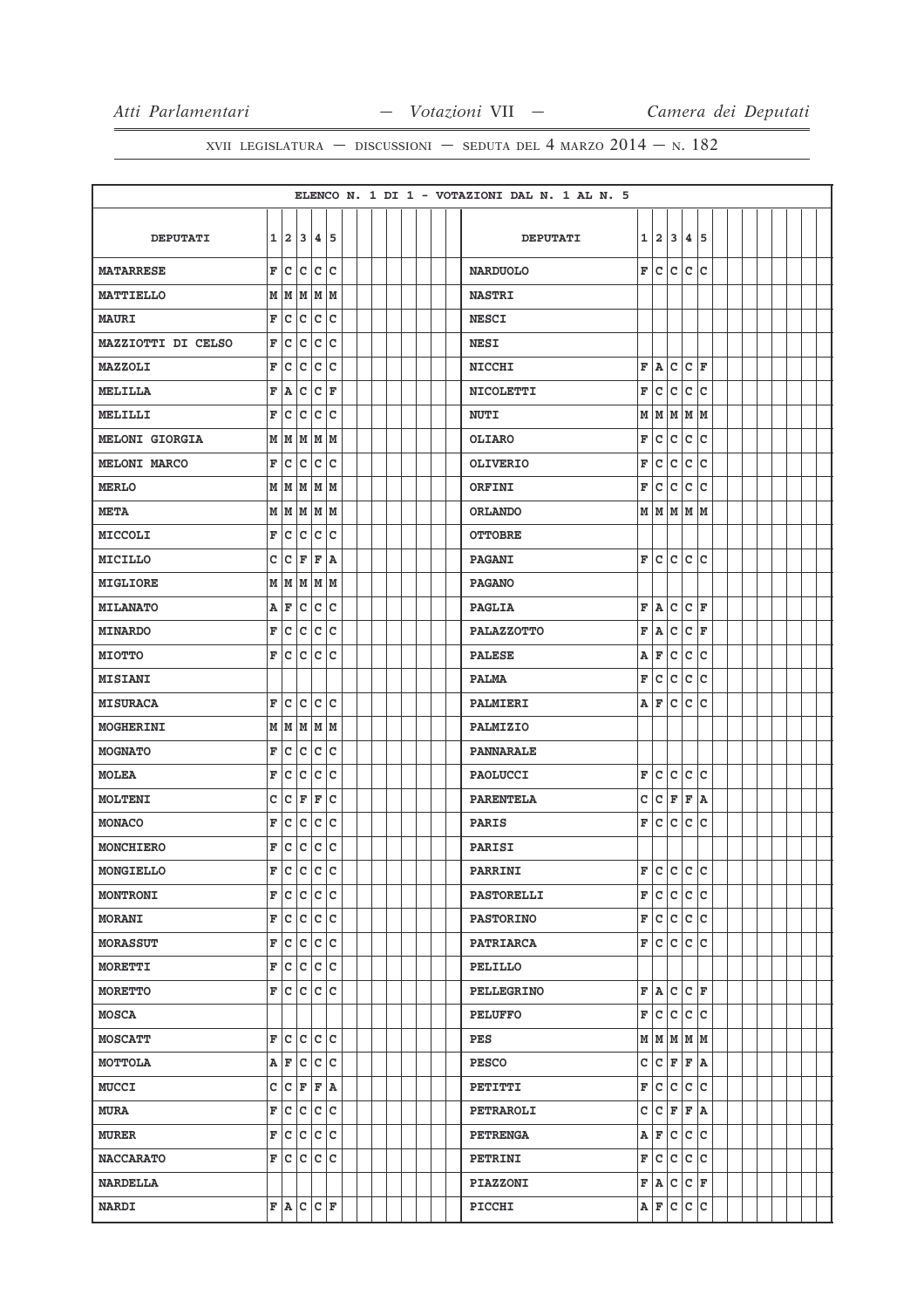|                      |   |                |           |                        |             |  |  |  |  | ELENCO N. 1 DI 1 - VOTAZIONI DAL N. 1 AL N. 5 |   |                 |       |                |    |  |  |  |
|----------------------|---|----------------|-----------|------------------------|-------------|--|--|--|--|-----------------------------------------------|---|-----------------|-------|----------------|----|--|--|--|
|                      |   |                |           |                        |             |  |  |  |  |                                               |   |                 |       |                |    |  |  |  |
| <b>DEPUTATI</b>      |   |                | 1 2 3 4 5 |                        |             |  |  |  |  | <b>DEPUTATI</b>                               |   | 1 2 3           |       | $\overline{4}$ | 15 |  |  |  |
| <b>PICCIONE</b>      | F | c              | lc.       | c                      | lc          |  |  |  |  | <b>RICCIATTI</b>                              |   | MMMMMM          |       |                |    |  |  |  |
| PICCOLI NARDELLI     | F | c              | c         | c c                    |             |  |  |  |  | <b>RICHETTI</b>                               |   |                 |       |                |    |  |  |  |
| PICCOLO GIORGIO      | F | c              | c         | c                      | C           |  |  |  |  | <b>RIGONI</b>                                 | F | c               | c     | c              | lc |  |  |  |
| PICCOLO SALVATORE    | F | lc.            | c         |                        | c c         |  |  |  |  | <b>RIZZETTO</b>                               | c | lc.             | F     | F              | ١A |  |  |  |
| <b>PICCONE</b>       |   |                |           |                        |             |  |  |  |  | <b>RIZZO</b>                                  | C | c               | F     | F              | ١A |  |  |  |
| <b>PICIERNO</b>      |   |                |           |                        |             |  |  |  |  | <b>ROCCELLA</b>                               | F | c               | c     | $\mathbf{C}$   | lc |  |  |  |
| <b>PIEPOLI</b>       |   |                |           |                        |             |  |  |  |  | <b>ROCCHI</b>                                 | F | lc.             | c     | c              | lc |  |  |  |
| PILI                 | c | с              |           | A A                    | lc          |  |  |  |  | ROMANO ANDREA                                 | F | lc.             | lc.   | $\mathbf c$    | ١c |  |  |  |
| PILOZZI              | F | A              | c         | $ c $ F                |             |  |  |  |  | ROMANO FRANCESCO SAVE.                        |   |                 |       |                |    |  |  |  |
| PINI GIANLUCA        | М | M              | M         | M                      | lм          |  |  |  |  | ROMANO PAOLO NICOLO'                          | c | lc.             | F     | F              | ١A |  |  |  |
| PINI GIUDITTA        | F | c              | c         | c                      | c           |  |  |  |  | <b>ROMELE</b>                                 |   |                 |       |                |    |  |  |  |
| <b>PINNA</b>         | c | C              | F         | Ē                      | A           |  |  |  |  | <b>RONDINI</b>                                | C | c               | F     | F              | c  |  |  |  |
| <b>PIRAS</b>         | F | A              | C         | c                      | ΙF          |  |  |  |  | <b>ROSATO</b>                                 | F | lc.             | lc.   | c              | lc |  |  |  |
| <b>PISANO</b>        | с | c              | F         | F                      | A           |  |  |  |  | ROSSI                                         |   |                 |       |                |    |  |  |  |
| <b>PISICCHIO</b>     | М | M              | lм        | lм                     | M           |  |  |  |  | <b>ROSSOMANDO</b>                             | F | lc.             | c     | $\mathbf c$    | c  |  |  |  |
| <b>PISO</b>          | F | c              | c         | $\bar{\mathbf{c}}$     | c           |  |  |  |  | <b>ROSTAN</b>                                 | F | lc.             | c     | c              | lc |  |  |  |
| PISTELLI             |   | м∣м            |           | MM                     | Iм          |  |  |  |  | <b>ROSTELLATO</b>                             | C | c               | F     | F              | ١A |  |  |  |
| <b>PIZZOLANTE</b>    |   |                |           |                        |             |  |  |  |  | <b>ROTONDI</b>                                |   |                 |       |                |    |  |  |  |
| <b>PLACIDO</b>       |   |                |           |                        |             |  |  |  |  | <b>ROTTA</b>                                  | F | lc.             | c     | c              | lc |  |  |  |
| <b>PLANGGER</b>      | F | c              | c         | $ {\rm c}\, {\rm c}\,$ |             |  |  |  |  | <b>RUBINATO</b>                               | F | lc.             | lc.   | c              | lc |  |  |  |
| POLIDORI             | Α | F              | c         | c c                    |             |  |  |  |  | <b>RUGHETTI</b>                               |   |                 |       |                |    |  |  |  |
| POLLASTRINI          | F | c              | c         | c                      | c           |  |  |  |  | <b>RUOCCO</b>                                 | C | c               | F     | F              | ١A |  |  |  |
| <b>POLVERINI</b>     | Α | F              | c         | c                      | c           |  |  |  |  | <b>RUSSO</b>                                  | Α | F               | c     | c              | lc |  |  |  |
| <b>PORTA</b>         | F | c              | с         | c                      | c           |  |  |  |  | <b>SALTAMARTINI</b>                           | F | c               | c     | c              | Ιc |  |  |  |
| <b>PORTAS</b>        | F | c              | C         | c                      | c           |  |  |  |  | <b>SAMMARCO</b>                               | F | c               | c     | c              | lc |  |  |  |
| <b>PRATAVIERA</b>    | c | $\overline{c}$ | F         | F                      | $\mathbf C$ |  |  |  |  | <b>SANGA</b>                                  | F | c               | c     | $\mathbf c$    | lc |  |  |  |
| <b>PRESTIGIACOMO</b> |   |                |           |                        |             |  |  |  |  | <b>SANI</b>                                   | F | lc.             | c c c |                |    |  |  |  |
| <b>PREZIOSI</b>      | F |                | c c c c   |                        |             |  |  |  |  | SANNA FRANCESCO                               | F | c               | c c c |                |    |  |  |  |
| PRODANI              | c |                | C F F A   |                        |             |  |  |  |  | SANNA GIOVANNA                                | F | c               | c     | c c            |    |  |  |  |
| <b>QUARANTA</b>      |   |                | F A C C F |                        |             |  |  |  |  | <b>SANNICANDRO</b>                            |   | F A C C F       |       |                |    |  |  |  |
| QUARTAPELLE PROCOPIO | F | lc.            | c         | c c                    |             |  |  |  |  | <b>SANTELLI</b>                               |   |                 |       |                |    |  |  |  |
| <b>QUINTARELLI</b>   |   |                |           |                        |             |  |  |  |  | <b>SANTERINI</b>                              |   | $M$ $M$ $M$ $M$ |       |                |    |  |  |  |
| <b>RABINO</b>        | F |                | c c c c   |                        |             |  |  |  |  | <b>SARRO</b>                                  |   |                 |       |                |    |  |  |  |
| <b>RACITI</b>        | F |                | c c c c   |                        |             |  |  |  |  | <b>SARTI</b>                                  |   | м м м м м       |       |                |    |  |  |  |
| <b>RAGOSTA</b>       |   |                | F A C C F |                        |             |  |  |  |  | SAVINO ELVIRA                                 |   | A F F C C       |       |                |    |  |  |  |
| <b>RAMPELLI</b>      |   |                |           |                        |             |  |  |  |  | SAVINO SANDRA                                 |   | A F             | c c c |                |    |  |  |  |
| <b>RAMPI</b>         |   |                | F C C C C |                        |             |  |  |  |  | <b>SBERNA</b>                                 | F | c c c c         |       |                |    |  |  |  |
| <b>RAVETTO</b>       |   | A F            | A A C     |                        |             |  |  |  |  | <b>SBROLLINI</b>                              | F | c               | c     | c c            |    |  |  |  |
| <b>REALACCI</b>      |   |                | F C C C C |                        |             |  |  |  |  | <b>SCAGLIUSI</b>                              | c | C F F A         |       |                |    |  |  |  |
| <b>RIBAUDO</b>       |   |                | F C C C C |                        |             |  |  |  |  | <b>SCALFAROTTO</b>                            | F | c c c c         |       |                |    |  |  |  |